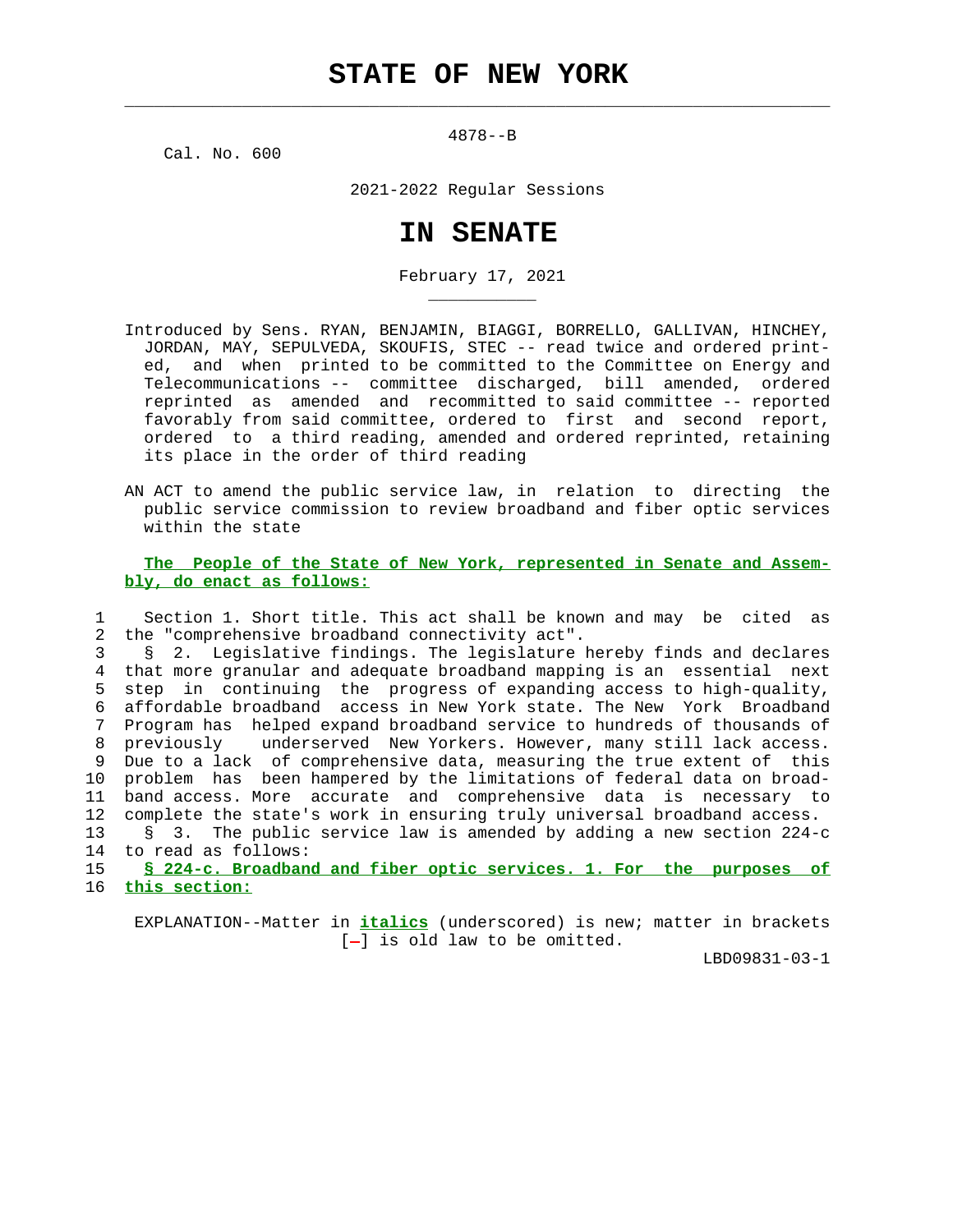| 1        | (a) The term "served" means any location with at least two internet                                                          |
|----------|------------------------------------------------------------------------------------------------------------------------------|
| 2        | service providers and at least one such provider offers high-speed                                                           |
| 3        | internet service.                                                                                                            |
| 4        | (b) The term "underserved" means any location which has fewer than two                                                       |
| 5        | internet service providers, or has internet speeds of at least 25 mega-                                                      |
| 6        | bits per second (mbps) download but less than 100 mbps download avail-                                                       |
| 7        | able.                                                                                                                        |
| 8        | (c) The term "unserved" means any location which has no fixed wireless                                                       |
| 9        | service or wired service with speeds of 25 mbps download or less avail-                                                      |
| 10       | able.                                                                                                                        |
| 11       | (d) The term "high-speed internet service" means internet service of                                                         |
| 12       | at least 100 mbps download and at least 10 mbps upload.                                                                      |
| 13       | The term "broadband service" shall mean a mass-market retail<br>(e)                                                          |
| 14       | service that provides the capability to transmit data to and receive                                                         |
| 15       | data from all or substantially all internet endpoints, including any                                                         |
| 16       | capabilities that are incidental to and enable the operation of the                                                          |
| 17       | communications service, but shall not include dial-up service.                                                               |
| 18       | (f) The term "location" shall mean a geographic area smaller than a                                                          |
| 19       | census tract.                                                                                                                |
| 20       | (q) The term "internet service provider" shall mean any person, busi-                                                        |
| 21       | ness or organization qualified to do business in this state that                                                             |
| 22       | provides individuals, corporations, or other entities with the ability                                                       |
| 23       | to connect to the internet.                                                                                                  |
| 24       | 2. The commission shall study the availability, affordability and                                                            |
| 25       | reliability of high-speed internet and broadband services in New York                                                        |
| 26       | state. The commission shall, to the extent practicable under New York                                                        |
| 27       | state law:                                                                                                                   |
| 28       | (a) assess the efficacy and make recommendations regarding levels of                                                         |
| 29       | competition among providers, as well as any regulatory and statutory                                                         |
| 30       | barriers, in order to deliver comprehensive statewide access to high-                                                        |
| 31       | speed internet;                                                                                                              |
| 32       | (b) review available technology to identify solutions that best                                                              |
| 33       | support high-speed internet service in underserved or unserved areas,                                                        |
| 34       | and make recommendations on ensuring deployment of such technology in                                                        |
| 35       | underserved and unserved areas;                                                                                              |
| 36       | (c) identify instances where local franchise agreements and legal                                                            |
| 37       | settlements related to internet access have not been complied with;                                                          |
| 38       | (d) identify locations where insufficient access to high-speed inter-                                                        |
| 39       | net and/or broadband service, and/or persistent digital divide, is caus-                                                     |
| 40       | ing negative social or economic impact on the community;<br>(e) identify locations where the commission believes fiber optic |
| 41<br>42 | service is necessary for the successful implementation of commission's                                                       |
| 43       | policies on competition, affordability, and adequate service;                                                                |
| 44       | (f) examine any other telecommunications deficiencies affecting broad-                                                       |
| 45       | band service it deems necessary to further the economic and social goals                                                     |
| 46       | of the state; and                                                                                                            |
| 47       | (q) produce, maintain and publish on its website, a detailed internet                                                        |
| 48       | access map of the state, indicating access to internet service by                                                            |
| 49       | location. Such map shall include, but not be limited to, the following                                                       |
| 50       | information for each location:                                                                                               |
| 51       | (i) download and upload speeds advertised and experienced;                                                                   |
| 52       | (ii) the consistency and reliability of download and upload speeds                                                           |
| 53       | including latency;                                                                                                           |
| 54       | (iii) the types of internet service and technologies available includ-                                                       |
| 55       | ing but not limited to dial-up, broadband, wireless, fiber, coax, or                                                         |
|          |                                                                                                                              |
| 56       | satellite;                                                                                                                   |